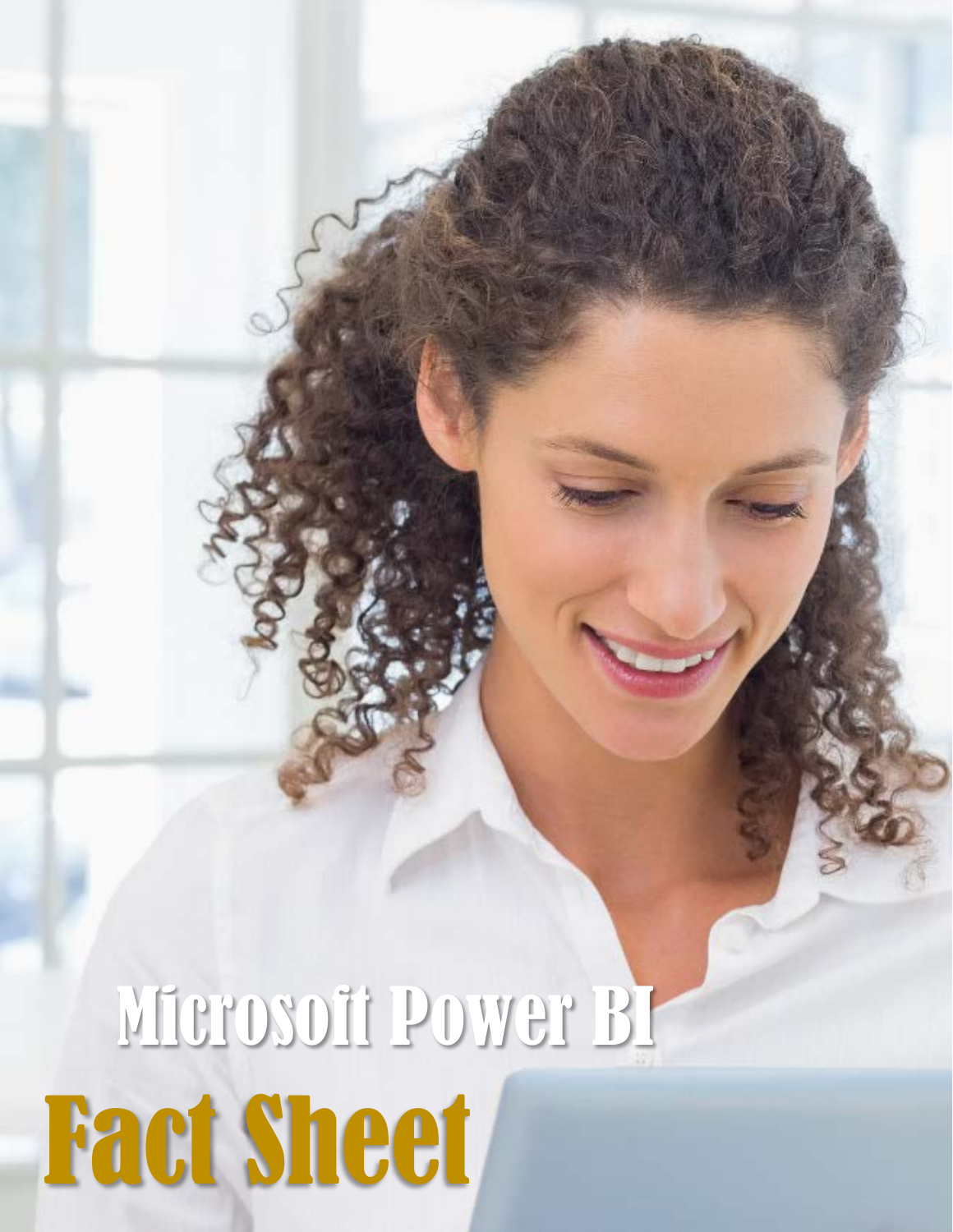robust business analytics solution for any data source, including Tensoft and Microsoft applications, ERP and CRM applications, and more. Microsoft Power BI unifies organizational data in the cloud and/or on-premises, and provides a 360 degree view of any metrics that matter to you.

Let Tensoft show you how Power BI can help you easily monitor your business, quickly analyze data across your organization, and deliver key insights and answers via stunning interactive reports.





**Power BI Service** 

**www.**

Sophisticated interaction between database and the Azure Platform



**Power BI Dashboard**

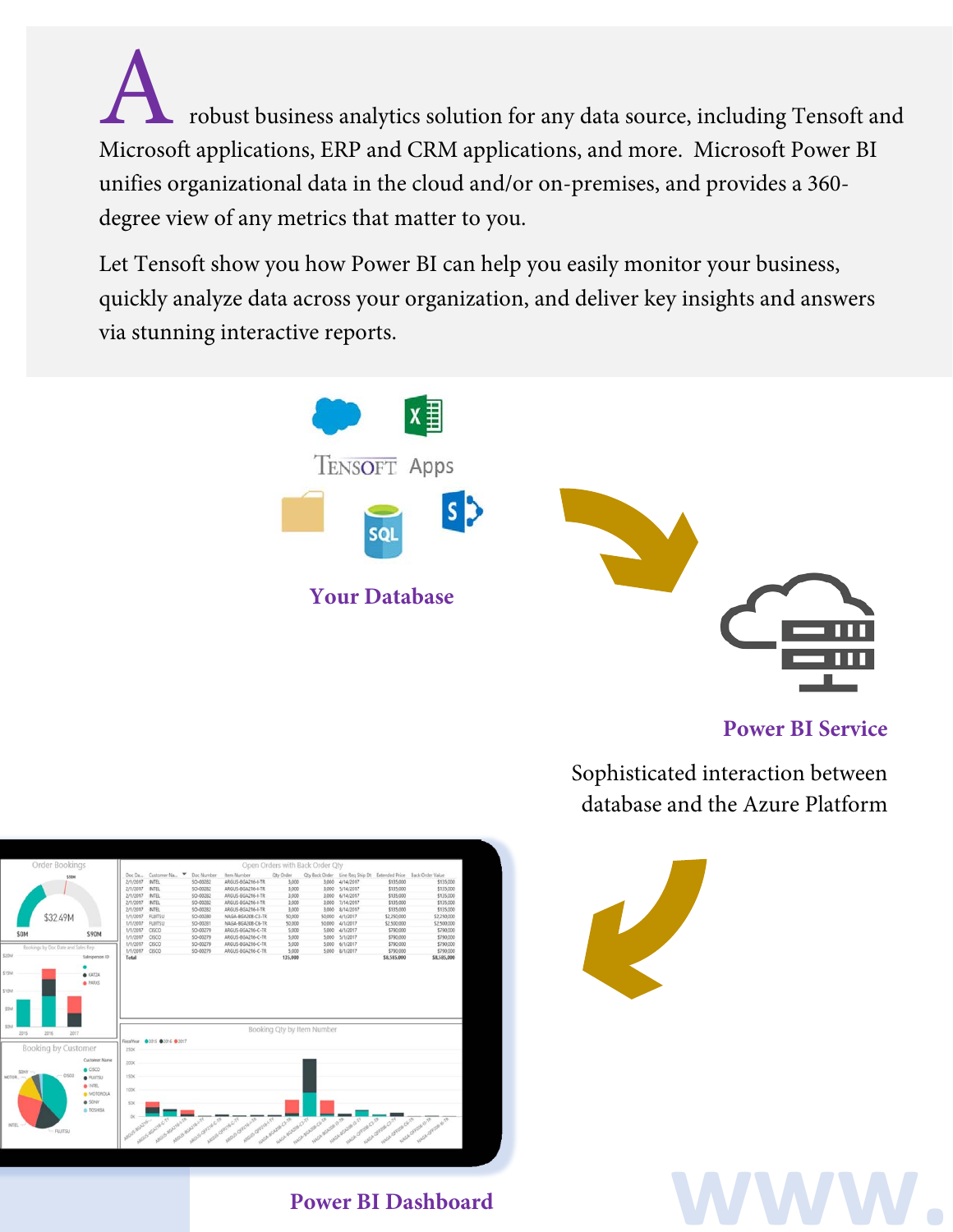

**Power BI Dashboards:** Helps monitor the health of your business and get a 360-degree view of your most important metrics in real-time.

**Power BI Reports:** Allows user to gain deeper insights by creating rich interactive reports with use of visualizations like charts, tables, maps, KPI's, etc.

Power BI Mobile: Embraces the mobile platform and gives access to your data on the go with mobile apps for Android, iOS, and Windows.

**Power of the Cloud:** Hosted on Microsoft Azure Servers in the cloud, it allows consistent reporting and analysis of your data.

**Power Q & A:** Ability to engage in natural language queries like "Total Sales YTD by location" and receive visualizations.

**Collaboration:** Allows users to collaborate and create, share dashboards and reports.

**tensoft.com**